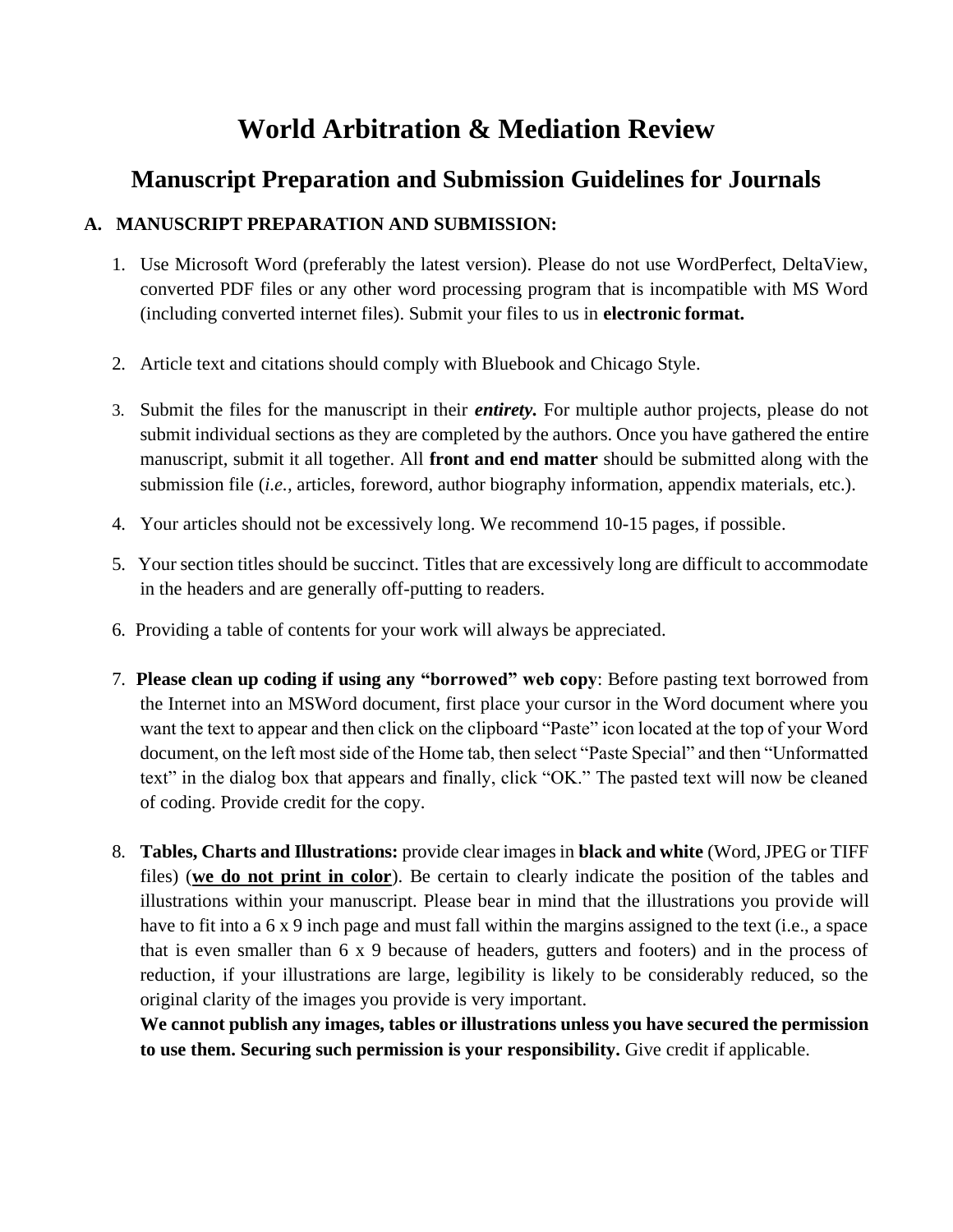- 9. All text should be in English. If you are including non-English appendices, if possible, please supply this material in English as well and all needed appendix material referenced in the work.
- 10. You are responsible for obtaining all **permissions** where necessary and properly crediting all sources.
- 11. Submit your files in **FINAL form**. The proofing stage (which occurs after the files have been edited and formatted for the journal) is not intended as an opportunity to add and/or delete text or to re-write your manuscript. The only edits during this stage should be for purposes of fixing egregious errors that were made during the formatting process.
- 12. Kindly spell check before submission and save your files so they open at 100% magnification.

**B. STYLE:** The style should be *consistent throughout* the work (**Blue Book, Chicago Manual**, etc.).

#### *To follow are some general style guidelines.*

- 1. Type your manuscript in *single space* using Times New Roman font (11 pt.).
- *2.* **Headings:** clearly identify headings by using a consistent hierarchy, style and capitalization for each heading level. *For example:*

#### **I. MAIN HEADING**

- *A. Second Level Heading*
	- 1. Third Level Heading
	- 2. Third Level Heading
		- a) Fourth level heading
		- b) Fourth level heading

Also, please take care that your headings and subheadings do not stand in for or supplement the text they flag. Headings are designed to be descriptive indicators of the text they precede, not part of the text itself.

- *3.* Do not use underline (it does not print well). To add emphasis we recommend using *italics* or **bold,** and that you do so *sparingly*.
- 4. Beyond proper use of footnotes, and consistent headline style, and indication of quotes, please do not otherwise attempt to format your own work as doing so is likely to interfere with our own.